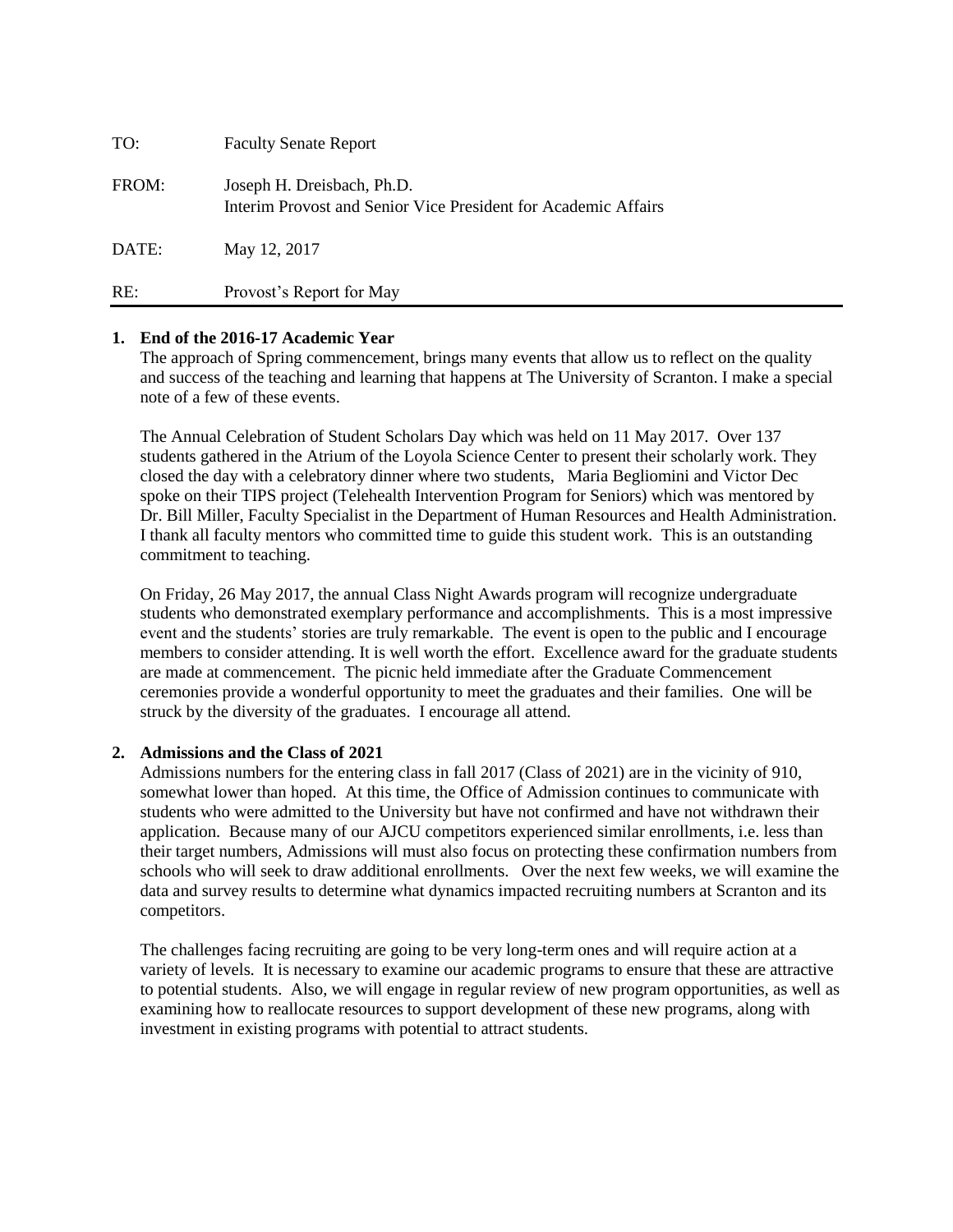#### **3. Clarification about EPII Implementation**

Regarding the existing administrative approval for EPII implementation. The administration has endorsed the implementation of the EPW component of EPII for students entering in fall 2017, ie. For the Class of 2021. The expectation is that the remaining EPII components, i.e. EPO and EPD will be implemented for the class entering in fall 2018, i.e. the Class of 2022 which will be the first class with full EPII curricular components as a requirement. Final administrative approval to implement EPO and EPD components for the class entering in fall 2018 will be made only after it becomes clear as to how the EPO and EPD goals and objectives will be achieved within a curricular structure, and what resources will be required to successfully achieve that implementation.

At this time, it seems that the Senate focus on curricular structure should be replaced by a focus on developing faculty enthusiasm for the pedagogies required to lead students to the EPII learning outcomes. These will be the faculty who will lead EPII development to some type of curricular structure. The administration is fully prepared to continue committing resources to this development.

### **4. Provost's Academic Policy and Compliance Committee (APCC)**

Global Competence Credential. Dr. Ledford-Miller described a collaborative effort involving Student Formation and Campus Life, to establish recognition for students who engage is substantive activities in global education. Members on the group include: Student Allison DiCarlo, Noelle Drozdick, Anitra McShea, Linda Ledford-Miller, Fr. John Sivalon, Susan Trussler, Richard Walsh, and Dan West. The Credential document is being modified with the expectation that it will be made available in the 2017-18 academic year. A final document will be promulgated in fall 2017.

Policy on I and IP grade completion. A policy that provides a schedule for deadlines to complete I and IP grades was approved. The document is provided to the Faculty Senate APC for its review and comment.

Calendar for 2018-19. A calendar for the 2018-19 academic year has been reviewed and will be presented by the Calendar Committee. The proposal has no major changes, for regular sessions, from the 2017-2018 accepted calendar.

# **5. A Note of Appreciation for Faculty Work in AY 2016-17.**

There are certainly many challenges that the Faculty Senate addressed in AY 2016-17. There will be more of these challenges in the next academic year, and in the years thereafter. But I ask you all to recognize the wonderful accomplishments that happen every day, in every classroom and laboratory on our campus. We cannot forget those stories of success that happen when faculty engage groups of students and individuals. We need to celebrate that. Thank you all for that great work in your teaching, your service, and your scholarly endeavors.

#### **6. Middle States Self-Study:**

The Middle States Self-Study is proceeding according to plan. We had a very successful visit from Dr. Ellie Fogarty, our Middle States liaison officer, who congratulated the Steering Committee cochairs on the excellence of the Self-Study Design submitted in March and who seemed particularly enthusiastic about our including Ignatian discernment as part of the self-study process. On the basis of her comments, the Steering Committee made slight revisions to the Design. These include:

updated information regarding the presidential transition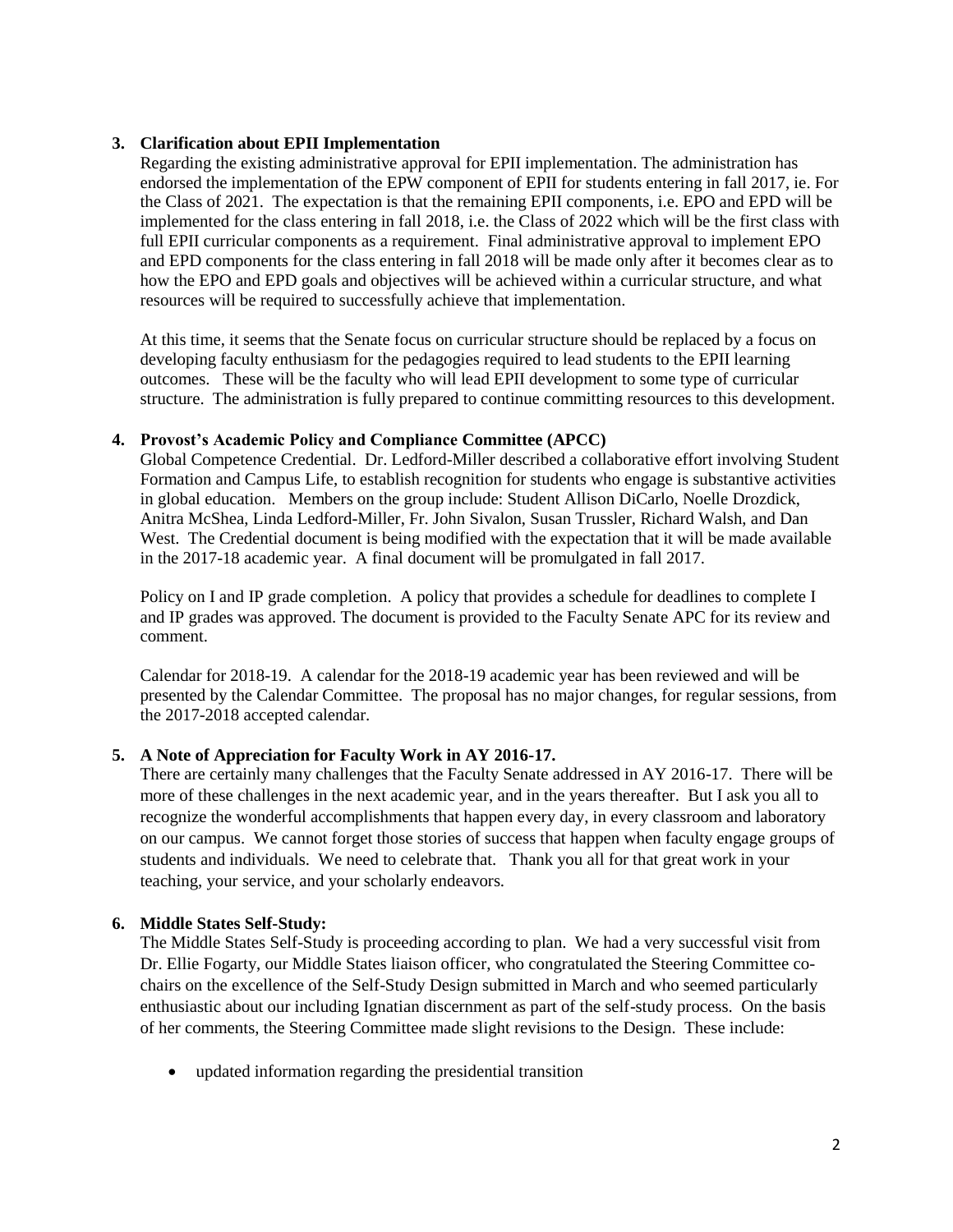- the addition to the Introduction of a concluding paragraph entitled "Going Forward," which reinforces our intent to use the Self-Study process for ongoing and continuous improvement and also to inform our strategic planning process(es)
- a revision of common question  $#1$ , where we've changed the question "...does the University meet the Standards for Accreditation…" to "….*how* does the University meet the Standards for Accreditation…" This change is intended to shift us to a more affirmative approach as encouraged by Dr. Fogarty – we should begin with the assumption that we do meet the standards for accreditation.
- addition of a list of Working Group members. Thus, the 19 members of the Steering Committee have recruited 46 members of the campus community to serve on eight Working Groups. These broadly representative groups include 20 faculty coming from all colleges and the library, 4 students, and 22 staff and administrators from every Division of the University. In all, almost 70 members of the campus community are directly engaged in the Self-Study process as members or support staff for these committees, and many more people will serve as resource people before the process is complete.

After final review by the Coordinating Committee, Cabinet, and Deans, we will submit the final Draft to Dr. Fogarty for final approval. In the meantime, the Steering Committee is preparing for the next stage of the Self-Study by meeting with representatives of Institutional Research, as well as with the Executive Director of the Jesuit Center to continue work on Ignatian discernment in the Self-Study.

A last note from the Steering Committee co-chairs: One of the hallmarks of our Jesuit tradition, as Fr. Patrick Rogers reminds us, is gratitude, and we are most grateful to all those who are devoting hours of time to this important work, certainly the Steering Committee and those who have volunteered for the Working Groups, but also those who have supported us during the process to date: the Provost, Associate Provost and CFO, for providing necessary resources, our Communications Committee and our Data/Technology Committee, and all the members of the Board who met with Dr. Fogarty during her visit.

# **7. Fellowships and Scholarships:**

Stephen Gadomski who is completing a Postbaccalaureate Intramural Research Training Award at the NIH and who will attend the Medical University in South Carolina to pursue an MD degree, accepted an offer into the **NIH Oxcam Scholars Program** to pursue a Ph.D. degree in England. (He will either study at Oxford or Cambridge)

Cara Anzulewicz is a third-year neuroscience major with minors in English, Spanish, philosophy, and biochemistry, received the **Gilman Scholarship** and the **Global Korean Scholarship**, both of which are supporting her study at Sogang University in South Korea during Spring 2017.

# **8. Alpha Sigma Nu:**

Sixty-nine students were inducted into Alpha Sigma Nu, the national honor society for students in Jesuit colleges and universities, at a ceremony held on April 2<sup>nd</sup>. Mary Engel, Ph.D., was presented with the Edward Gannon, S.J. Teacher of the Year Award.

# **9. Curriculum:**

**New Program: Date Posted** Advanced Certificate in Applied Behavioral Analysis 1/7/17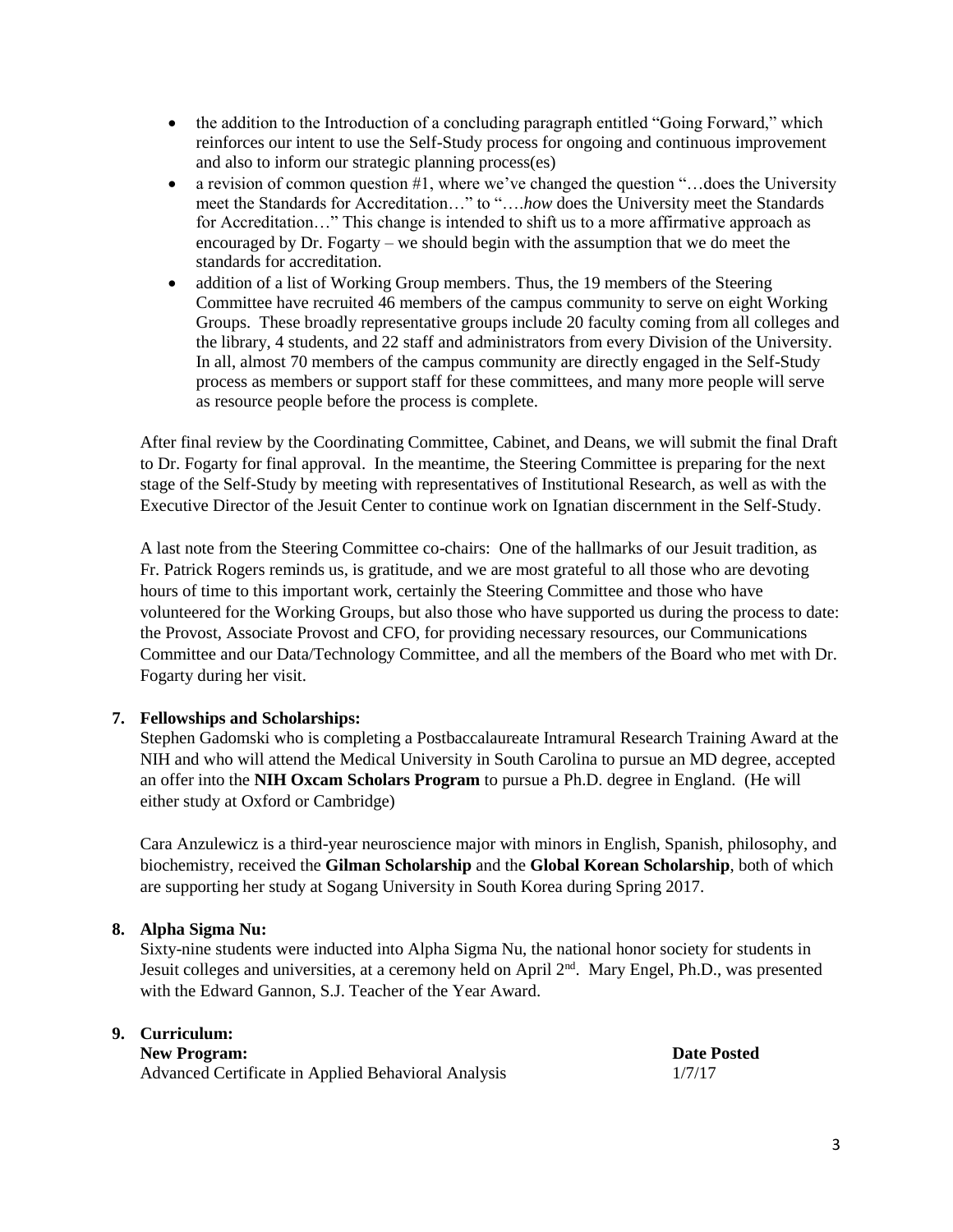| <b>New Course:</b>                         |          |
|--------------------------------------------|----------|
| PHIL 401J: Philosophy, Politics, Economics | 1/13/17  |
| ESPC 566: Applied Educational Research     | 12/19/16 |
| <b>Program Change:</b>                     |          |
| Chemistry                                  | 2/14/17  |
| <b>SJLA Program Revisions</b>              | 1/13/17  |
| RN to BSN reduce Science Credits           | 11/10/16 |
| <b>Course Change:</b>                      |          |
| FIN 583: Investment Analysis               | 2/24/17  |
| FREN 333: Practicum                        | 2/14/17  |
| ITAL 333: Practicum                        | 2/14/17  |
| <b>GERM 333: Practicum</b>                 | 2/14/17  |
| <b>CHEM 370: Instrumental Analysis</b>     | 2/14/17  |
| COMM 320: News Reporting                   | 9/12/16  |
| EXSC 380: Internship in Exercise Science   | 10/27/16 |
| <b>Course Deletion:</b>                    |          |
| PS 220: Ideologies                         | 3/4/17   |

# **10. College Updates:**

### **College of Arts and Sciences**

- Nearly 1,000 students making up 72 high school teams from across the country participated in the two-day East Super Regional Robotics Competition in March.
- The department of Physics and Electrical Engineering hosted the annual high school competition that focus on physics and its application in engineering.
- Ten students, five faculty members and one alumna that presented research projects and led workshop sessions at the Eastern Psychological Association's annual meeting in Boston.
- The Mathematic Department hosted the  $10<sup>th</sup>$  annual Math Bee on April 27<sup>th</sup>. The Bee is a calculus-based competition primarily for both high schooler but we have a division for our students as well. This year we had about 75 high school student registered.

#### **Kania School of Management**

- On April 19th KSOM hosted the Henry George Lecture. Robert Stavins, Ph.D., Albert Pratt Professor of Business and Government, John F. Kennedy School of Government, Harvard University presented "Climate Policy in the Age of Trump: An Economic Perspective.
- On April 29<sup>th</sup> KSOM conducted it  $2<sup>nd</sup>$  Business Leader Hall of Fame Dinner. Four alumni who became prominent business leaders: Susan Swain ('76), co-chief executive officer and president of C-SPAN; educator Katherine Reilly ('53); Theodore Jadick ('61), vice chairman of Heidrick and Struggles; and former publisher of the *Scranton Times-Tribune* George Lynett, Esq. ('71).

#### **Weinberg Memorial Library**

 Special Collections will be exhibiting recent Faculty Scholarship, submitted by faculty members, in the Heritage Room during the month of May. Most of the submissions are added to the permanent collection. During the month of June, in conjunction with the Alumni Reunion, Special Collections will exhibit books by alumni authors ranging in date from the early 1940s to the present. The exhibit will continue through the summer.